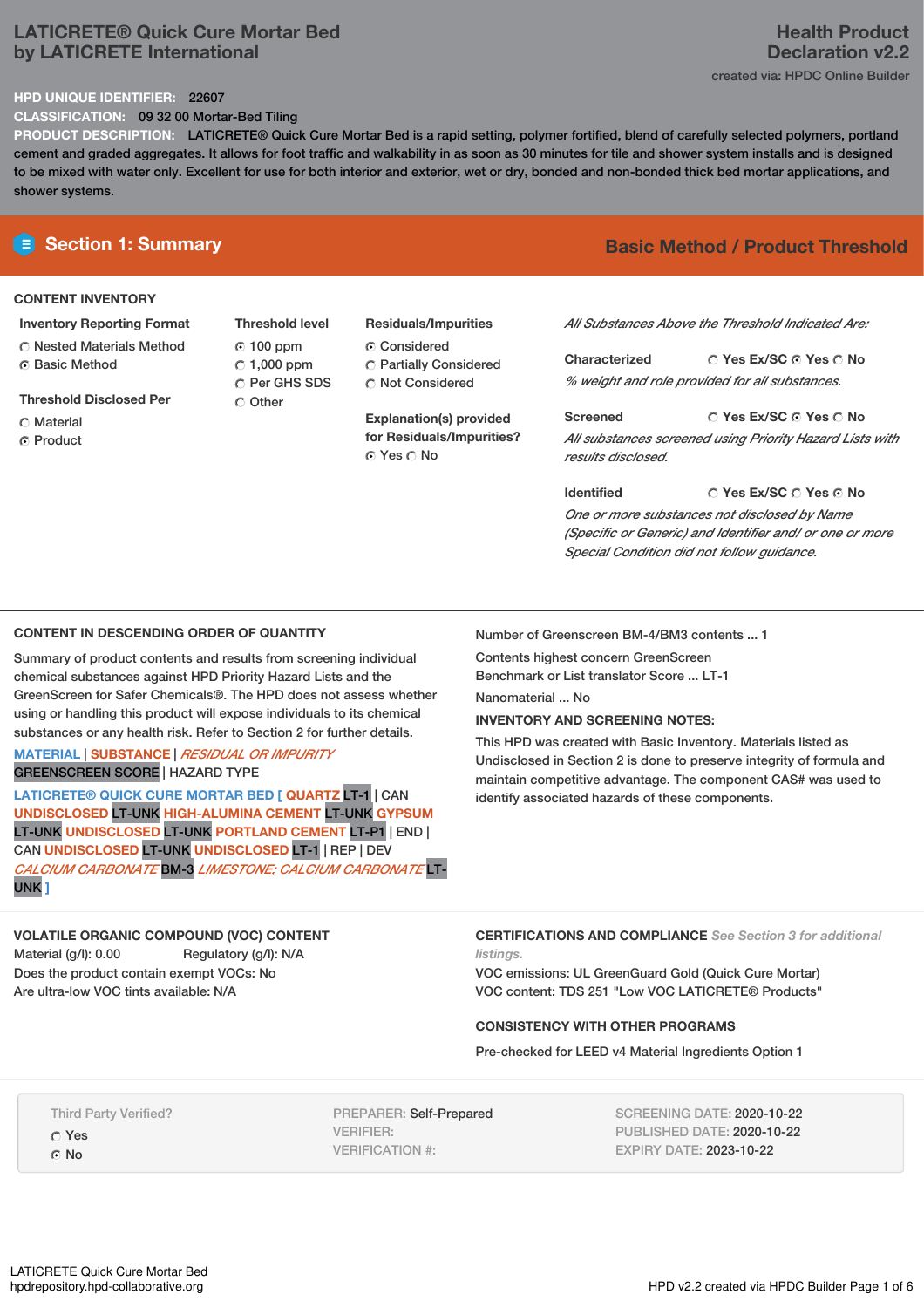This section lists contents in a product based on specific threshold(s) and reports detailed health information including hazards. This HPD uses the *inventory method indicated above, which is one of three possible methods:*

- *Basic Inventory method with Product-level threshold.*
- *Nested Material Inventory method with Product-level threshold*
- *Nested Material Inventory method with individual Material-level thresholds*

Definitions and requirements for the three inventory methods and requirements for each data field can be found in the HPD Open Standard version *2.2, available on the HPDC website at: [www.hpd-collaborative.org/hpd-2-2-standard](https://www.hpd-collaborative.org/hpd-2-2-standard)*

# **LATICRETE® QUICK CURE MORTAR BED** PRODUCT THRESHOLD: 100 ppm RESIDUALS AND IMPURITIES CONSIDERED: Yes RESIDUALS AND IMPURITIES NOTES: Residuals and impurities are measured by quantitative methods and are only displayed when they are potentially greater than 100 ppm. OTHER PRODUCT NOTES: See SDS at https://laticrete.com for occupational exposure information. **QUARTZ** ID: **14808-60-7** HAZARD SCREENING METHOD: **Pharos Chemical and Materials Library** HAZARD SCREENING DATE: **2020-10-22** %: **75.0000 - 84.0000** GS: **LT-1** RC: **None** NANO: **No** SUBSTANCE ROLE: **Filler** HAZARD TYPE AGENCY AND LIST TITLES WARNINGS CANCER **IARC** IARC **GROUP 1** - Agent is Carcinogenic to humans CANCER US CDC - Occupational Carcinogens Occupational Carcinogen CANCER CA EPA - Prop 65 Carcinogen - specific to chemical form or exposure route CANCER **IARC** IARC **GROUP 1** - Agent is carcinogenic to humans - inhaled from occupational sources CANCER **EXAMCER** US NIH - Report on Carcinogens Known to be Human Carcinogen (respirable size occupational setting) CANCER MAK MAK Carcinogen Group 1 - Substances that cause cancer in man CANCER GHS - New Zealand 6.7A - Known or presumed human carcinogens CANCER GHS - Japan Carcinogenicity - Category 1A [H350] CANCER GHS - Australia GHS - Australia H350i - May cause cancer by inhalation

SUBSTANCE NOTES: The amount of this component may vary based on the plant of manufacture.

### **UNDISCLOSED**

|                                                              | HAZARD SCREENING METHOD: Pharos Chemical and Materials Library |               | HAZARD SCREENING DATE: 2020-10-22 |                        |
|--------------------------------------------------------------|----------------------------------------------------------------|---------------|-----------------------------------|------------------------|
| %: 6.0000 - 10.0000                                          | <b>GS: LT-UNK</b>                                              | $RC:$ Pre $C$ | NANO: <b>No</b>                   | SUBSTANCE ROLE: Binder |
| <b>HAZARD TYPE</b>                                           | <b>AGENCY AND LIST TITLES</b>                                  |               | <b>WARNINGS</b>                   |                        |
| No warnings found on HPD Priority Hazard Lists<br>None found |                                                                |               |                                   |                        |

SUBSTANCE NOTES: The amount of this component may vary based on the plant of manufacture. This product is shown as undisclosed to preserve integrity of formula and maintain competitive advantage. The component CAS# was used to identify associated hazards.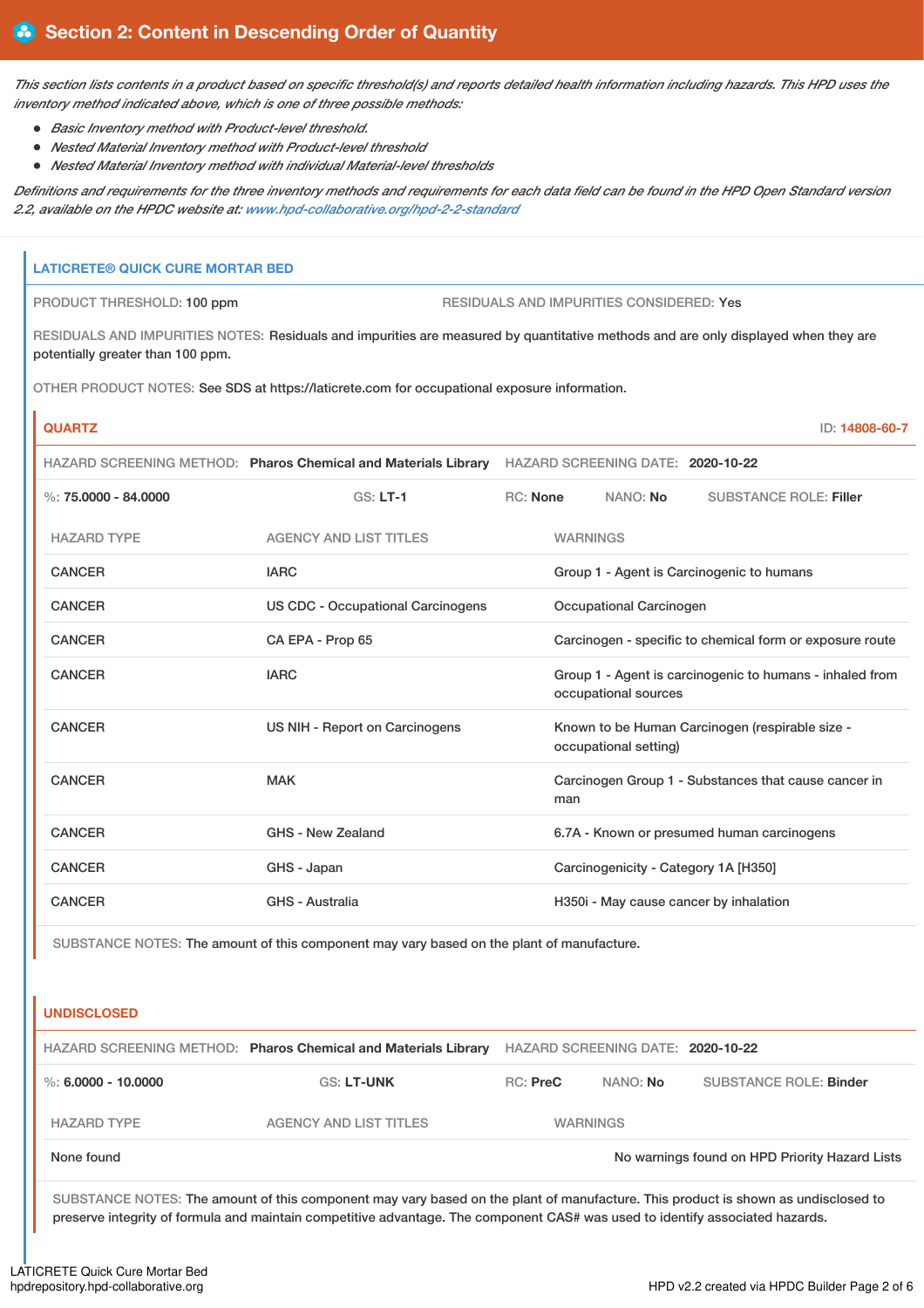| HAZARD SCREENING METHOD: Pharos Chemical and Materials Library<br>HAZARD SCREENING DATE: 2020-10-22<br>$\%$ : 5.0000 - 7.0000<br>RC: None<br>NANO: No<br>GS: LT-UNK<br><b>AGENCY AND LIST TITLES</b><br><b>WARNINGS</b><br><b>HAZARD TYPE</b><br>None found<br>No warnings found on HPD Priority Hazard Lists<br>SUBSTANCE NOTES: The amount of this component may vary based on the plant of manufacture.<br><b>GYPSUM</b><br>HAZARD SCREENING METHOD: Pharos Chemical and Materials Library<br>HAZARD SCREENING DATE: 2020-10-22<br>$\%: 4.0000 - 6.0000$<br><b>GS: LT-UNK</b><br>RC: None<br>NANO: No<br><b>HAZARD TYPE</b><br><b>AGENCY AND LIST TITLES</b><br><b>WARNINGS</b><br>None found<br>SUBSTANCE NOTES: The amount of this component may vary based on the plant of manufacture.<br><b>UNDISCLOSED</b><br>HAZARD SCREENING METHOD: Pharos Chemical and Materials Library<br>HAZARD SCREENING DATE: 2020-10-22<br>$\%$ : 0.5000 - 1.5000<br>RC: None<br>NANO: No<br><b>GS: LT-UNK</b><br><b>HAZARD TYPE</b><br><b>AGENCY AND LIST TITLES</b><br><b>WARNINGS</b><br>None found<br>No warnings found on HPD Priority Hazard Lists<br>preserve integrity of formula and maintain competitive advantage. The component CAS# was used to identify associated hazards.<br><b>PORTLAND CEMENT</b><br>HAZARD SCREENING METHOD: Pharos Chemical and Materials Library HAZARD SCREENING DATE: 2020-10-22<br>$\%$ : 0.1000 - 1.0000<br><b>GS: LT-P1</b><br>RC: None<br>NANO: No<br><b>HAZARD TYPE</b><br><b>AGENCY AND LIST TITLES</b><br><b>WARNINGS</b><br><b>ENDOCRINE</b><br><b>TEDX - Potential Endocrine Disruptors</b><br><b>Potential Endocrine Disruptor</b><br><b>CANCER</b><br><b>MAK</b><br>Carcinogen Group 3B - Evidence of carcinogenic effects<br>but not sufficient for classification<br>SUBSTANCE NOTES: The amount of this component may vary based on the plant of manufacture.<br><b>UNDISCLOSED</b><br>HAZARD SCREENING METHOD: Pharos Chemical and Materials Library HAZARD SCREENING DATE: 2020-10-22 | <b>HIGH-ALUMINA CEMENT</b>                                                                                                        |  |  | ID: 65997-16-2                                 |  |
|---------------------------------------------------------------------------------------------------------------------------------------------------------------------------------------------------------------------------------------------------------------------------------------------------------------------------------------------------------------------------------------------------------------------------------------------------------------------------------------------------------------------------------------------------------------------------------------------------------------------------------------------------------------------------------------------------------------------------------------------------------------------------------------------------------------------------------------------------------------------------------------------------------------------------------------------------------------------------------------------------------------------------------------------------------------------------------------------------------------------------------------------------------------------------------------------------------------------------------------------------------------------------------------------------------------------------------------------------------------------------------------------------------------------------------------------------------------------------------------------------------------------------------------------------------------------------------------------------------------------------------------------------------------------------------------------------------------------------------------------------------------------------------------------------------------------------------------------------------------------------------------------------------------------------------------------------------------------------------------------------------------------------------|-----------------------------------------------------------------------------------------------------------------------------------|--|--|------------------------------------------------|--|
|                                                                                                                                                                                                                                                                                                                                                                                                                                                                                                                                                                                                                                                                                                                                                                                                                                                                                                                                                                                                                                                                                                                                                                                                                                                                                                                                                                                                                                                                                                                                                                                                                                                                                                                                                                                                                                                                                                                                                                                                                                 |                                                                                                                                   |  |  |                                                |  |
|                                                                                                                                                                                                                                                                                                                                                                                                                                                                                                                                                                                                                                                                                                                                                                                                                                                                                                                                                                                                                                                                                                                                                                                                                                                                                                                                                                                                                                                                                                                                                                                                                                                                                                                                                                                                                                                                                                                                                                                                                                 |                                                                                                                                   |  |  | <b>SUBSTANCE ROLE: Binder</b>                  |  |
|                                                                                                                                                                                                                                                                                                                                                                                                                                                                                                                                                                                                                                                                                                                                                                                                                                                                                                                                                                                                                                                                                                                                                                                                                                                                                                                                                                                                                                                                                                                                                                                                                                                                                                                                                                                                                                                                                                                                                                                                                                 |                                                                                                                                   |  |  |                                                |  |
|                                                                                                                                                                                                                                                                                                                                                                                                                                                                                                                                                                                                                                                                                                                                                                                                                                                                                                                                                                                                                                                                                                                                                                                                                                                                                                                                                                                                                                                                                                                                                                                                                                                                                                                                                                                                                                                                                                                                                                                                                                 |                                                                                                                                   |  |  |                                                |  |
|                                                                                                                                                                                                                                                                                                                                                                                                                                                                                                                                                                                                                                                                                                                                                                                                                                                                                                                                                                                                                                                                                                                                                                                                                                                                                                                                                                                                                                                                                                                                                                                                                                                                                                                                                                                                                                                                                                                                                                                                                                 |                                                                                                                                   |  |  |                                                |  |
|                                                                                                                                                                                                                                                                                                                                                                                                                                                                                                                                                                                                                                                                                                                                                                                                                                                                                                                                                                                                                                                                                                                                                                                                                                                                                                                                                                                                                                                                                                                                                                                                                                                                                                                                                                                                                                                                                                                                                                                                                                 |                                                                                                                                   |  |  |                                                |  |
|                                                                                                                                                                                                                                                                                                                                                                                                                                                                                                                                                                                                                                                                                                                                                                                                                                                                                                                                                                                                                                                                                                                                                                                                                                                                                                                                                                                                                                                                                                                                                                                                                                                                                                                                                                                                                                                                                                                                                                                                                                 |                                                                                                                                   |  |  | ID: 13397-24-5                                 |  |
|                                                                                                                                                                                                                                                                                                                                                                                                                                                                                                                                                                                                                                                                                                                                                                                                                                                                                                                                                                                                                                                                                                                                                                                                                                                                                                                                                                                                                                                                                                                                                                                                                                                                                                                                                                                                                                                                                                                                                                                                                                 |                                                                                                                                   |  |  |                                                |  |
|                                                                                                                                                                                                                                                                                                                                                                                                                                                                                                                                                                                                                                                                                                                                                                                                                                                                                                                                                                                                                                                                                                                                                                                                                                                                                                                                                                                                                                                                                                                                                                                                                                                                                                                                                                                                                                                                                                                                                                                                                                 |                                                                                                                                   |  |  | <b>SUBSTANCE ROLE: Binder</b>                  |  |
|                                                                                                                                                                                                                                                                                                                                                                                                                                                                                                                                                                                                                                                                                                                                                                                                                                                                                                                                                                                                                                                                                                                                                                                                                                                                                                                                                                                                                                                                                                                                                                                                                                                                                                                                                                                                                                                                                                                                                                                                                                 |                                                                                                                                   |  |  |                                                |  |
|                                                                                                                                                                                                                                                                                                                                                                                                                                                                                                                                                                                                                                                                                                                                                                                                                                                                                                                                                                                                                                                                                                                                                                                                                                                                                                                                                                                                                                                                                                                                                                                                                                                                                                                                                                                                                                                                                                                                                                                                                                 |                                                                                                                                   |  |  | No warnings found on HPD Priority Hazard Lists |  |
|                                                                                                                                                                                                                                                                                                                                                                                                                                                                                                                                                                                                                                                                                                                                                                                                                                                                                                                                                                                                                                                                                                                                                                                                                                                                                                                                                                                                                                                                                                                                                                                                                                                                                                                                                                                                                                                                                                                                                                                                                                 |                                                                                                                                   |  |  |                                                |  |
|                                                                                                                                                                                                                                                                                                                                                                                                                                                                                                                                                                                                                                                                                                                                                                                                                                                                                                                                                                                                                                                                                                                                                                                                                                                                                                                                                                                                                                                                                                                                                                                                                                                                                                                                                                                                                                                                                                                                                                                                                                 |                                                                                                                                   |  |  |                                                |  |
|                                                                                                                                                                                                                                                                                                                                                                                                                                                                                                                                                                                                                                                                                                                                                                                                                                                                                                                                                                                                                                                                                                                                                                                                                                                                                                                                                                                                                                                                                                                                                                                                                                                                                                                                                                                                                                                                                                                                                                                                                                 |                                                                                                                                   |  |  |                                                |  |
|                                                                                                                                                                                                                                                                                                                                                                                                                                                                                                                                                                                                                                                                                                                                                                                                                                                                                                                                                                                                                                                                                                                                                                                                                                                                                                                                                                                                                                                                                                                                                                                                                                                                                                                                                                                                                                                                                                                                                                                                                                 |                                                                                                                                   |  |  |                                                |  |
|                                                                                                                                                                                                                                                                                                                                                                                                                                                                                                                                                                                                                                                                                                                                                                                                                                                                                                                                                                                                                                                                                                                                                                                                                                                                                                                                                                                                                                                                                                                                                                                                                                                                                                                                                                                                                                                                                                                                                                                                                                 |                                                                                                                                   |  |  | SUBSTANCE ROLE: Polymer species                |  |
|                                                                                                                                                                                                                                                                                                                                                                                                                                                                                                                                                                                                                                                                                                                                                                                                                                                                                                                                                                                                                                                                                                                                                                                                                                                                                                                                                                                                                                                                                                                                                                                                                                                                                                                                                                                                                                                                                                                                                                                                                                 |                                                                                                                                   |  |  |                                                |  |
|                                                                                                                                                                                                                                                                                                                                                                                                                                                                                                                                                                                                                                                                                                                                                                                                                                                                                                                                                                                                                                                                                                                                                                                                                                                                                                                                                                                                                                                                                                                                                                                                                                                                                                                                                                                                                                                                                                                                                                                                                                 |                                                                                                                                   |  |  |                                                |  |
|                                                                                                                                                                                                                                                                                                                                                                                                                                                                                                                                                                                                                                                                                                                                                                                                                                                                                                                                                                                                                                                                                                                                                                                                                                                                                                                                                                                                                                                                                                                                                                                                                                                                                                                                                                                                                                                                                                                                                                                                                                 | SUBSTANCE NOTES: The amount of this component may vary based on the plant of manufacture. This product is shown as undisclosed to |  |  |                                                |  |
|                                                                                                                                                                                                                                                                                                                                                                                                                                                                                                                                                                                                                                                                                                                                                                                                                                                                                                                                                                                                                                                                                                                                                                                                                                                                                                                                                                                                                                                                                                                                                                                                                                                                                                                                                                                                                                                                                                                                                                                                                                 |                                                                                                                                   |  |  | ID: 65997-15-1                                 |  |
|                                                                                                                                                                                                                                                                                                                                                                                                                                                                                                                                                                                                                                                                                                                                                                                                                                                                                                                                                                                                                                                                                                                                                                                                                                                                                                                                                                                                                                                                                                                                                                                                                                                                                                                                                                                                                                                                                                                                                                                                                                 |                                                                                                                                   |  |  |                                                |  |
|                                                                                                                                                                                                                                                                                                                                                                                                                                                                                                                                                                                                                                                                                                                                                                                                                                                                                                                                                                                                                                                                                                                                                                                                                                                                                                                                                                                                                                                                                                                                                                                                                                                                                                                                                                                                                                                                                                                                                                                                                                 |                                                                                                                                   |  |  | <b>SUBSTANCE ROLE: Binder</b>                  |  |
|                                                                                                                                                                                                                                                                                                                                                                                                                                                                                                                                                                                                                                                                                                                                                                                                                                                                                                                                                                                                                                                                                                                                                                                                                                                                                                                                                                                                                                                                                                                                                                                                                                                                                                                                                                                                                                                                                                                                                                                                                                 |                                                                                                                                   |  |  |                                                |  |
|                                                                                                                                                                                                                                                                                                                                                                                                                                                                                                                                                                                                                                                                                                                                                                                                                                                                                                                                                                                                                                                                                                                                                                                                                                                                                                                                                                                                                                                                                                                                                                                                                                                                                                                                                                                                                                                                                                                                                                                                                                 |                                                                                                                                   |  |  |                                                |  |
|                                                                                                                                                                                                                                                                                                                                                                                                                                                                                                                                                                                                                                                                                                                                                                                                                                                                                                                                                                                                                                                                                                                                                                                                                                                                                                                                                                                                                                                                                                                                                                                                                                                                                                                                                                                                                                                                                                                                                                                                                                 |                                                                                                                                   |  |  |                                                |  |
|                                                                                                                                                                                                                                                                                                                                                                                                                                                                                                                                                                                                                                                                                                                                                                                                                                                                                                                                                                                                                                                                                                                                                                                                                                                                                                                                                                                                                                                                                                                                                                                                                                                                                                                                                                                                                                                                                                                                                                                                                                 |                                                                                                                                   |  |  |                                                |  |
|                                                                                                                                                                                                                                                                                                                                                                                                                                                                                                                                                                                                                                                                                                                                                                                                                                                                                                                                                                                                                                                                                                                                                                                                                                                                                                                                                                                                                                                                                                                                                                                                                                                                                                                                                                                                                                                                                                                                                                                                                                 |                                                                                                                                   |  |  |                                                |  |
|                                                                                                                                                                                                                                                                                                                                                                                                                                                                                                                                                                                                                                                                                                                                                                                                                                                                                                                                                                                                                                                                                                                                                                                                                                                                                                                                                                                                                                                                                                                                                                                                                                                                                                                                                                                                                                                                                                                                                                                                                                 |                                                                                                                                   |  |  |                                                |  |
| $\%$ : 0.0100 - 0.1000<br>GS: LT-UNK<br>RC: None NANO: No SUBSTANCE ROLE: Processing regulator                                                                                                                                                                                                                                                                                                                                                                                                                                                                                                                                                                                                                                                                                                                                                                                                                                                                                                                                                                                                                                                                                                                                                                                                                                                                                                                                                                                                                                                                                                                                                                                                                                                                                                                                                                                                                                                                                                                                  |                                                                                                                                   |  |  |                                                |  |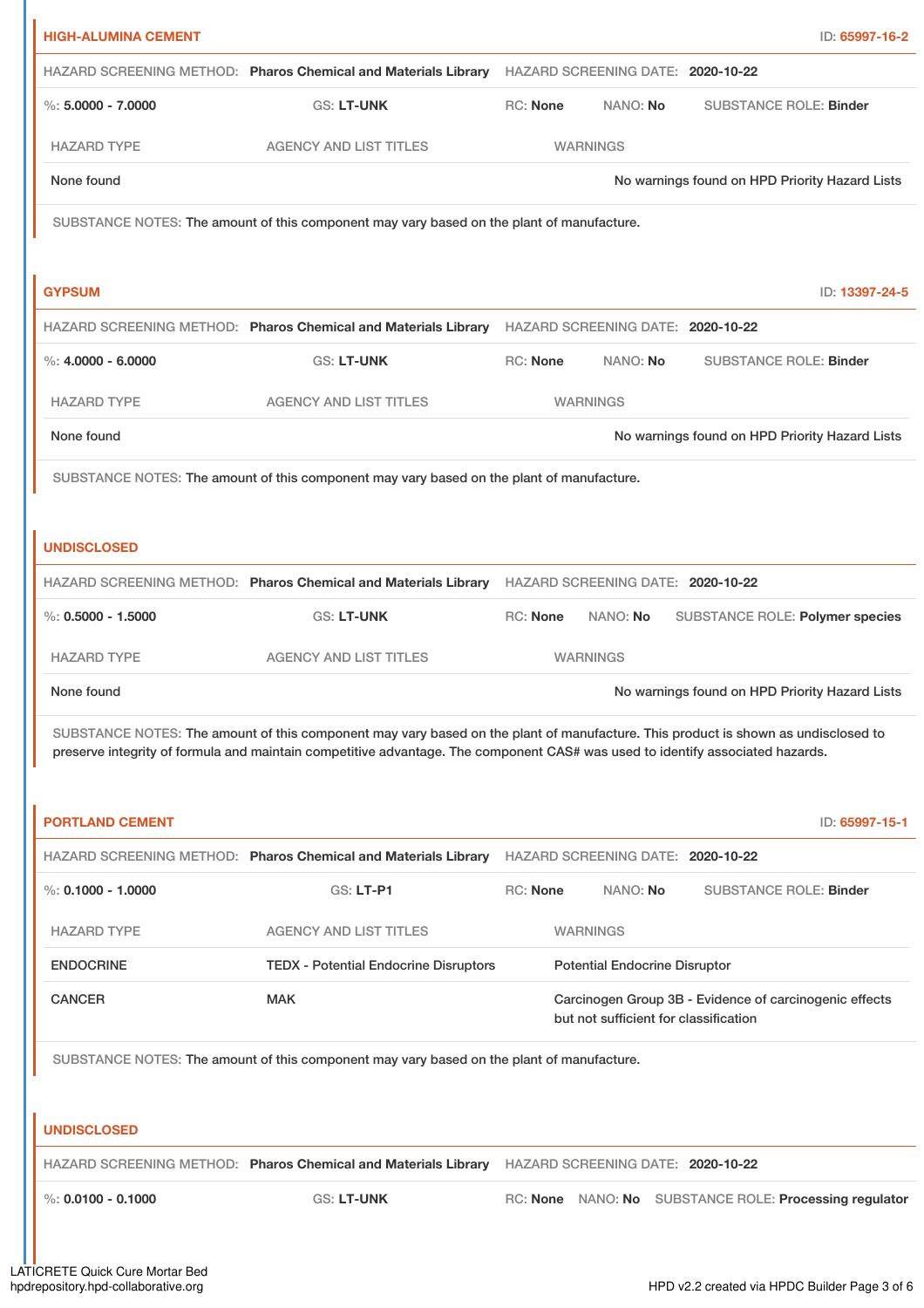SUBSTANCE NOTES: The amount of this component may vary based on the plant of manufacture. This product is shown as undisclosed to preserve integrity of formula and maintain competitive advantage. The component CAS# was used to identify associated hazards.

#### **UNDISCLOSED**

|                      | HAZARD SCREENING METHOD: Pharos Chemical and Materials Library | HAZARD SCREENING DATE: 2020-10-22                                         |  |  |
|----------------------|----------------------------------------------------------------|---------------------------------------------------------------------------|--|--|
| %: $0.0100 - 0.0500$ | $GS: LT-1$                                                     | NANO: No SUBSTANCE ROLE: Processing regulator<br>RC: None                 |  |  |
| <b>HAZARD TYPE</b>   | <b>AGENCY AND LIST TITLES</b>                                  | <b>WARNINGS</b>                                                           |  |  |
| <b>REPRODUCTIVE</b>  | GHS - New Zealand                                              | 6.8A - Known or presumed human reproductive or<br>developmental toxicants |  |  |
| <b>REPRODUCTIVE</b>  | GHS - Japan                                                    | Toxic to reproduction - Category 1A [H360]                                |  |  |
| <b>DEVELOPMENTAL</b> | CA EPA - Prop 65                                               | Developmental toxicity                                                    |  |  |

SUBSTANCE NOTES: The amount of this component may vary based on the plant of manufacture. This product is shown as undisclosed to preserve integrity of formula and maintain competitive advantage. The component CAS# was used to identify associated hazards.

| <b>CALCIUM CARBONATE</b>                 |                                                                                                                                         |                 |                 | ID: 471-34-1                                   |
|------------------------------------------|-----------------------------------------------------------------------------------------------------------------------------------------|-----------------|-----------------|------------------------------------------------|
|                                          | HAZARD SCREENING METHOD: Pharos Chemical and Materials Library                                                                          |                 |                 | HAZARD SCREENING DATE: 2020-10-22              |
| %: Impurity/Residual                     | <b>GS: BM-3</b>                                                                                                                         | RC: None        | NANO: No        | <b>SUBSTANCE ROLE: Impurity/Residual</b>       |
| <b>HAZARD TYPE</b>                       | <b>AGENCY AND LIST TITLES</b>                                                                                                           |                 | <b>WARNINGS</b> |                                                |
| None found                               |                                                                                                                                         |                 |                 | No warnings found on HPD Priority Hazard Lists |
| raw material and/or be less than 100ppm. | SUBSTANCE NOTES: This substance is an impurity or residual. This impurity/residual may or may not be present based on the source of the |                 |                 |                                                |
| <b>LIMESTONE: CALCIUM CARBONATE</b>      |                                                                                                                                         |                 |                 | ID: 1317-65-3                                  |
|                                          | HAZARD SCREENING METHOD: Pharos Chemical and Materials Library                                                                          |                 |                 | HAZARD SCREENING DATE: 2020-10-22              |
| %: Impurity/Residual                     | <b>GS: LT-UNK</b>                                                                                                                       | <b>RC:</b> None | NANO: No        | <b>SUBSTANCE ROLE: Impurity/Residual</b>       |
| <b>HAZARD TYPE</b>                       | <b>AGENCY AND LIST TITLES</b>                                                                                                           |                 | <b>WARNINGS</b> |                                                |
| None found                               |                                                                                                                                         |                 |                 | No warnings found on HPD Priority Hazard Lists |

SUBSTANCE NOTES: This substance is an impurity or residual. This impurity/residual may or may not be present based on the source of the raw material and/or be less than 100ppm.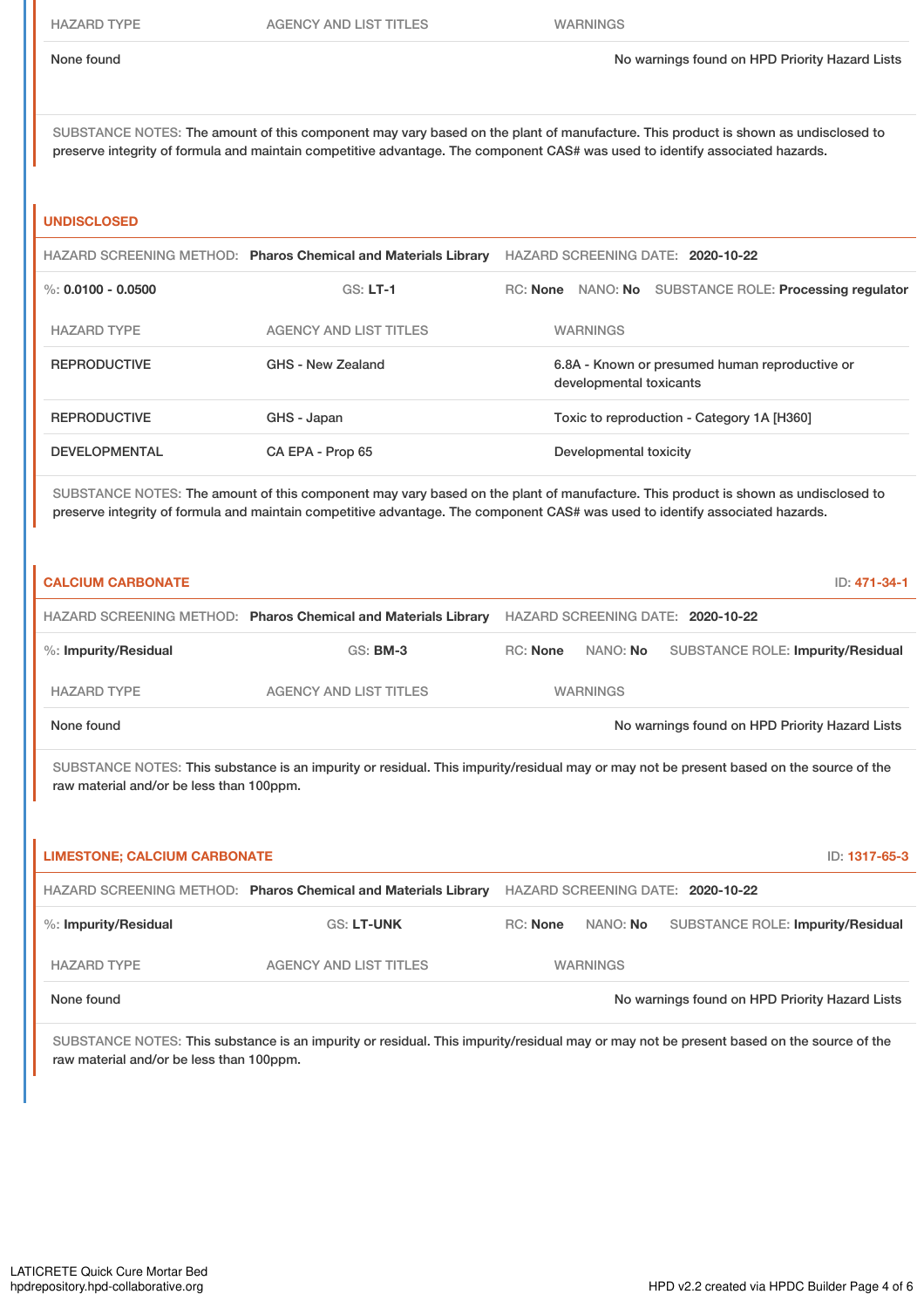This section lists applicable certification and standards compliance information for VOC emissions and VOC content. Other types of health or *environmental performance testing or certifications completed for the product may be provided.*

| <b>VOC EMISSIONS</b>                                                                                                                                                       | UL GreenGuard Gold (Quick Cure Mortar) |                                    |                                            |  |
|----------------------------------------------------------------------------------------------------------------------------------------------------------------------------|----------------------------------------|------------------------------------|--------------------------------------------|--|
| CERTIFYING PARTY: Self-declared<br><b>APPLICABLE FACILITIES: Applies to All Facilities.</b><br><b>CERTIFICATE URL:</b><br>http://certificates.greenguard.org/default.aspx? | <b>ISSUE DATE: 2018-06-</b><br>29      | <b>EXPIRY DATE: 2021-</b><br>07-09 | <b>CERTIFIER OR LAB: UL</b><br>Environment |  |

#### id=117105&t=cs&

CERTIFICATION AND COMPLIANCE NOTES: Meets LEED v4.1 Credit "Low Emitting Materials" Emissions and Content Requirements. This product was tested in accordance with California Department of Public Health (CDPH) v1.2 in an office and classroom environment.

| <b>VOC CONTENT</b>                                                                                                                                                                                                     | <b>TDS 251 "Low VOC LATICRETE® Products"</b> |  |                                    |  |
|------------------------------------------------------------------------------------------------------------------------------------------------------------------------------------------------------------------------|----------------------------------------------|--|------------------------------------|--|
| <b>CERTIFYING PARTY: Self-declared</b><br>APPLICABLE FACILITIES: Applies to All Facilities.<br><b>CERTIFICATE URL:</b><br>https://cdn.laticrete.com/~/media/support-and-<br>downloads/technical-datasheets/tds251.ashx | ISSUE DATE: 2020-08- EXPIRY DATE:<br>12      |  | <b>CERTIFIER OR LAB: LATICRETE</b> |  |

CERTIFICATION AND COMPLIANCE NOTES: Meets LEED v4.1 Credit "Low Emitting Materials" VOC Content Requirements per SCAQMD Rule 1168 (Tile Adhesive).

# **H** Section 4: Accessories

This section lists related products or materials that the manufacturer requires or recommends for installation (such as adhesives or fasteners), maintenance, cleaning, or operations. For information relating to the contents of these related products, refer to their applicable Health Product *Declarations, if available.*

**WATER WATER HPD AVAIL: No HPD** available

CONDITION WHEN RECOMMENDED OR REQUIRED AND/OR OTHER NOTES: LATICRETE Quick Cure Mortar Bed to be mixed with water only following mix ratio and directions as stated in product data sheet.

# **Section 5: General Notes**

LATICRETE® Quick Cure Mortar Bed meets the Living Building Challenge v4.0 requirement that the product does not contain any of the Red Listed Materials or Chemicals. Specifically, LATICRETE Quick Cure Mortar Bed does not contain the following: Antimicrobials (marketed with a health claim) •Alkylphenols and related compounds •Asbestos •Bisphenol A (BPA) and structural analogues •California Banned Solvents •Chlorinated Polymers, including Chlorinated polyethylene (CPE), Chlorinated Polyvinyl Chloride (CPVC), Chloroprene (neoprene monomer), Chlorosulfonated polyethylene (CSPE), Polyvinylidiene chloride (PVDC), and Polyvinyl Chloride (PVC) •Chlorobenzenes •Chlorofluorocarbons (CFCs) & Hydrochlorofluorocarbons (HCFCs) •Formaldehyde (added) • Monomeric, polymeric and organo-phosphate halogenated flame retardants (HFRs) •Organotin Compounds •Perfluorinated Compounds (PFCs) •Phthalates (orthophthalates) •Polychlorinated Biphenyls (PCBs) •Polycyclic Aromatic Hydrocarbons (PAH) •Short-Chain and Medium-Chain Chlorinated Paraffins •Toxic Heavy Metals - Arsenic, Cadmium, Chromium, Lead (added), and Mercury •Wood treatments containing Creosote, Arsenic or Pentachlorophenol. See Section 1 for Volatile Organic Compounds (VOC) (wet applied products) information.